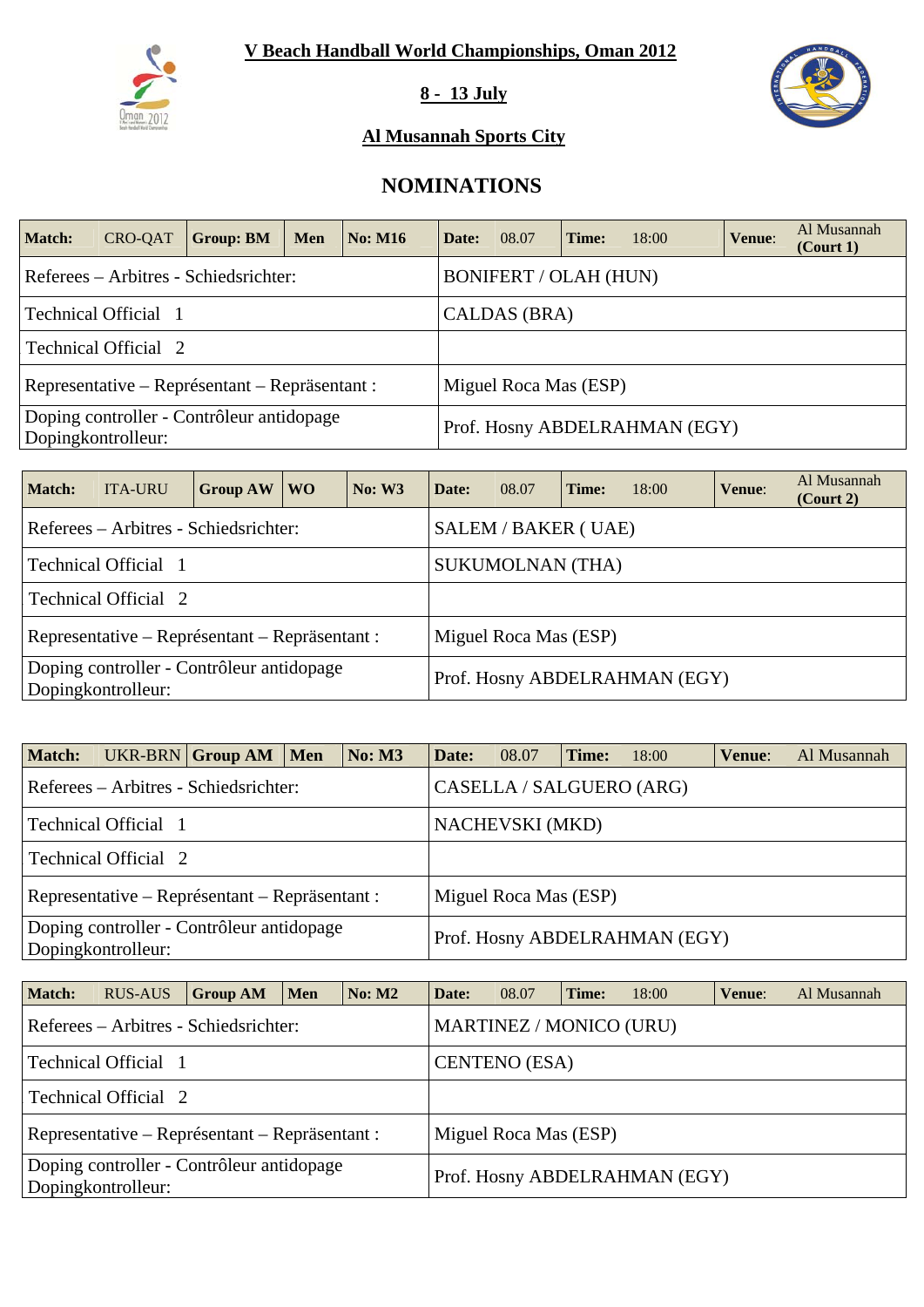

## **8 - 13 July**



| Match: | <b>BRA-OMA</b>                                                  | <b>Group AM</b> | Men | <b>No: M1</b> | Date:        | 08.07 | Time:                 | 18:00                            | <b>Venue:</b> Al Musannah |
|--------|-----------------------------------------------------------------|-----------------|-----|---------------|--------------|-------|-----------------------|----------------------------------|---------------------------|
|        | Referees – Arbitres - Schiedsrichter:                           |                 |     |               |              |       |                       | <b>ANTIC / JAKOVLJEVIC (SRB)</b> |                           |
|        | Technical Official 1                                            |                 |     |               | CALDAS (BRA) |       |                       |                                  |                           |
|        | <b>Technical Official 2</b>                                     |                 |     |               |              |       |                       |                                  |                           |
|        | Representative – Représentant – Repräsentant :                  |                 |     |               |              |       | Miguel Roca Mas (ESP) |                                  |                           |
|        | Doping controller - Contrôleur antidopage<br>Dopingkontrolleur: |                 |     |               |              |       |                       | Prof. Hosny ABDELRAHMAN (EGY)    |                           |

| Match: | <b>CRO-CHN</b>                                                  | Group AW | Men | <b>No: W1</b> | Date: | 08.07                 | Time: | 18:50                         | Venue: | Al Musannah |
|--------|-----------------------------------------------------------------|----------|-----|---------------|-------|-----------------------|-------|-------------------------------|--------|-------------|
|        | Referees – Arbitres - Schiedsrichter:                           |          |     |               |       |                       |       | AL SINANI / AL ASHARI (OMA)   |        |             |
|        | Technical Official 1                                            |          |     |               |       | <b>TECZAN</b> (TUR)   |       |                               |        |             |
|        | Technical Official 2                                            |          |     |               |       |                       |       |                               |        |             |
|        | Representative – Représentant – Repräsentant :                  |          |     |               |       | Miguel Roca Mas (ESP) |       |                               |        |             |
|        | Doping controller - Contrôleur antidopage<br>Dopingkontrolleur: |          |     |               |       |                       |       | Prof. Hosny ABDELRAHMAN (EGY) |        |             |

| Match: | <b>ESP-URU</b>                                                  | <b>Group BM</b> | Men | <b>No: M18</b>                   | Date: | 08.07                 | Time: | 18:50                         | Venue: | Al Musannah |  |  |
|--------|-----------------------------------------------------------------|-----------------|-----|----------------------------------|-------|-----------------------|-------|-------------------------------|--------|-------------|--|--|
|        | Referees – Arbitres - Schiedsrichter:                           |                 |     | <b>BREHMER / SKOWRONEK (POL)</b> |       |                       |       |                               |        |             |  |  |
|        | Technical Official 1                                            |                 |     |                                  |       | DAWSON (AUS)          |       |                               |        |             |  |  |
|        | Technical Official 2                                            |                 |     |                                  |       |                       |       |                               |        |             |  |  |
|        | Representative – Représentant – Repräsentant :                  |                 |     |                                  |       | Miguel Roca Mas (ESP) |       |                               |        |             |  |  |
|        | Doping controller - Contrôleur antidopage<br>Dopingkontrolleur: |                 |     |                                  |       |                       |       | Prof. Hosny ABDELRAHMAN (EGY) |        |             |  |  |

| <b>Match:</b> | <b>DEN-AUS</b>                                                  | GroupAW | Men | <b>No: W2</b> | Date: | 08.07                 | Time: | 18:50                         | Venue: | Al Musannah |
|---------------|-----------------------------------------------------------------|---------|-----|---------------|-------|-----------------------|-------|-------------------------------|--------|-------------|
|               | Referees – Arbitres - Schiedsrichter:                           |         |     |               |       | AL SIBANI (OMA)       |       |                               |        |             |
|               | Technical Official 1                                            |         |     |               |       |                       |       | ZHOSAN / CHALCENKO (UKR)      |        |             |
|               | Technical Official 2                                            |         |     |               |       |                       |       |                               |        |             |
|               | Representative – Représentant – Repräsentant :                  |         |     |               |       | Miguel Roca Mas (ESP) |       |                               |        |             |
|               | Doping controller - Contrôleur antidopage<br>Dopingkontrolleur: |         |     |               |       |                       |       | Prof. Hosny ABDELRAHMAN (EGY) |        |             |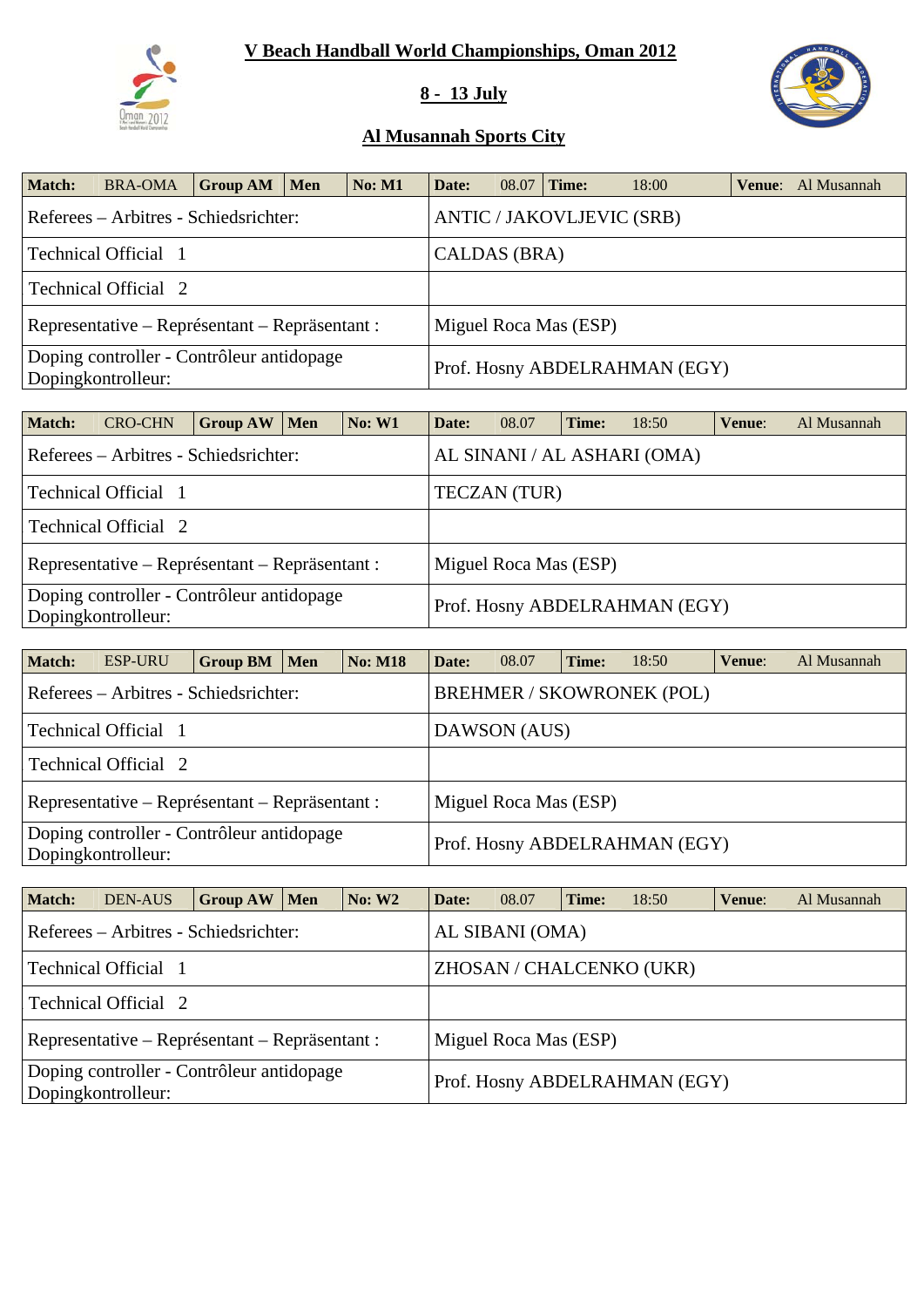

## **8 - 13 July**



| <b>Match:</b> | EGY-KUW                                                         | Group BM   Men | <b>No: M17</b> | Date: | 08.07                    | Time: | 19:40                         | Venue: | Al Musannah |
|---------------|-----------------------------------------------------------------|----------------|----------------|-------|--------------------------|-------|-------------------------------|--------|-------------|
|               | Referees – Arbitres - Schiedsrichter:                           |                |                |       | CASELLA / SALGUERO (ARG) |       |                               |        |             |
|               | Technical Official 1                                            |                |                |       | YOTSAPOL (THA)           |       |                               |        |             |
|               | <b>Technical Official</b> 2                                     |                |                |       |                          |       |                               |        |             |
|               | Representative – Représentant – Repräsentant :                  |                |                |       | Miguel Roca Mas (ESP)    |       |                               |        |             |
|               | Doping controller - Contrôleur antidopage<br>Dopingkontrolleur: |                |                |       |                          |       | Prof. Hosny ABDELRAHMAN (EGY) |        |             |

| <b>Match:</b> | HUN-POL              | Group W18                                      | <b>WO</b> | <b>No: W18</b> | Date: | 08.07                          | Time: | 19:40                         | Venue: | Al Musannah |
|---------------|----------------------|------------------------------------------------|-----------|----------------|-------|--------------------------------|-------|-------------------------------|--------|-------------|
|               |                      | Referees – Arbitres - Schiedsrichter:          |           |                |       | <b>MARTINEZ / MONICO (URU)</b> |       |                               |        |             |
|               | Technical Official 1 |                                                |           |                |       | <b>NACHEVSKI</b> (MKD)         |       |                               |        |             |
|               | Technical Official 2 |                                                |           |                |       |                                |       |                               |        |             |
|               |                      | Representative – Représentant – Repräsentant : |           |                |       | Miguel Roca Mas (ESP)          |       |                               |        |             |
|               | Dopingkontrolleur:   | Doping controller - Contrôleur antidopage      |           |                |       |                                |       | Prof. Hosny ABDELRAHMAN (EGY) |        |             |

| <b>Match:</b> | <b>BRA-SIN</b>                                                  | <b>Group BW</b> | <b>WO</b> | <b>No: W17</b> | Date:                         | 08.07                | Time: | 19:40 | Venue: | Al Musannah |  |  |
|---------------|-----------------------------------------------------------------|-----------------|-----------|----------------|-------------------------------|----------------------|-------|-------|--------|-------------|--|--|
|               | Referees – Arbitres - Schiedsrichter:                           |                 |           |                | AL SINANI / AL ASHARI (OMA)   |                      |       |       |        |             |  |  |
|               | Technical Official 1                                            |                 |           |                |                               | <b>CENTENO</b> (ESA) |       |       |        |             |  |  |
|               | Technical Official 2                                            |                 |           |                |                               |                      |       |       |        |             |  |  |
|               | Representative – Représentant – Repräsentant :                  |                 |           |                | Miguel Roca Mas (ESP)         |                      |       |       |        |             |  |  |
|               | Doping controller - Contrôleur antidopage<br>Dopingkontrolleur: |                 |           |                | Prof. Hosny ABDELRAHMAN (EGY) |                      |       |       |        |             |  |  |

| <b>Match:</b> | NOR-THA                                                         | <b>Group BW</b> | W <sub>O</sub> | <b>No: W16</b> | Date: | 08.07                      | Time: | 20:30                         | Venue: | Al Musannah |
|---------------|-----------------------------------------------------------------|-----------------|----------------|----------------|-------|----------------------------|-------|-------------------------------|--------|-------------|
|               | Referees – Arbitres - Schiedsrichter:                           |                 |                |                |       | <b>BAKER / SALEM (UAE)</b> |       |                               |        |             |
|               | Technical Official 1                                            |                 |                |                |       | CALDAS (BRA)               |       |                               |        |             |
|               | Technical Official 2                                            |                 |                |                |       |                            |       |                               |        |             |
|               | Representative – Représentant – Repräsentant :                  |                 |                |                |       | Miguel Roca Mas (ESP)      |       |                               |        |             |
|               | Doping controller - Contrôleur antidopage<br>Dopingkontrolleur: |                 |                |                |       |                            |       | Prof. Hosny ABDELRAHMAN (EGY) |        |             |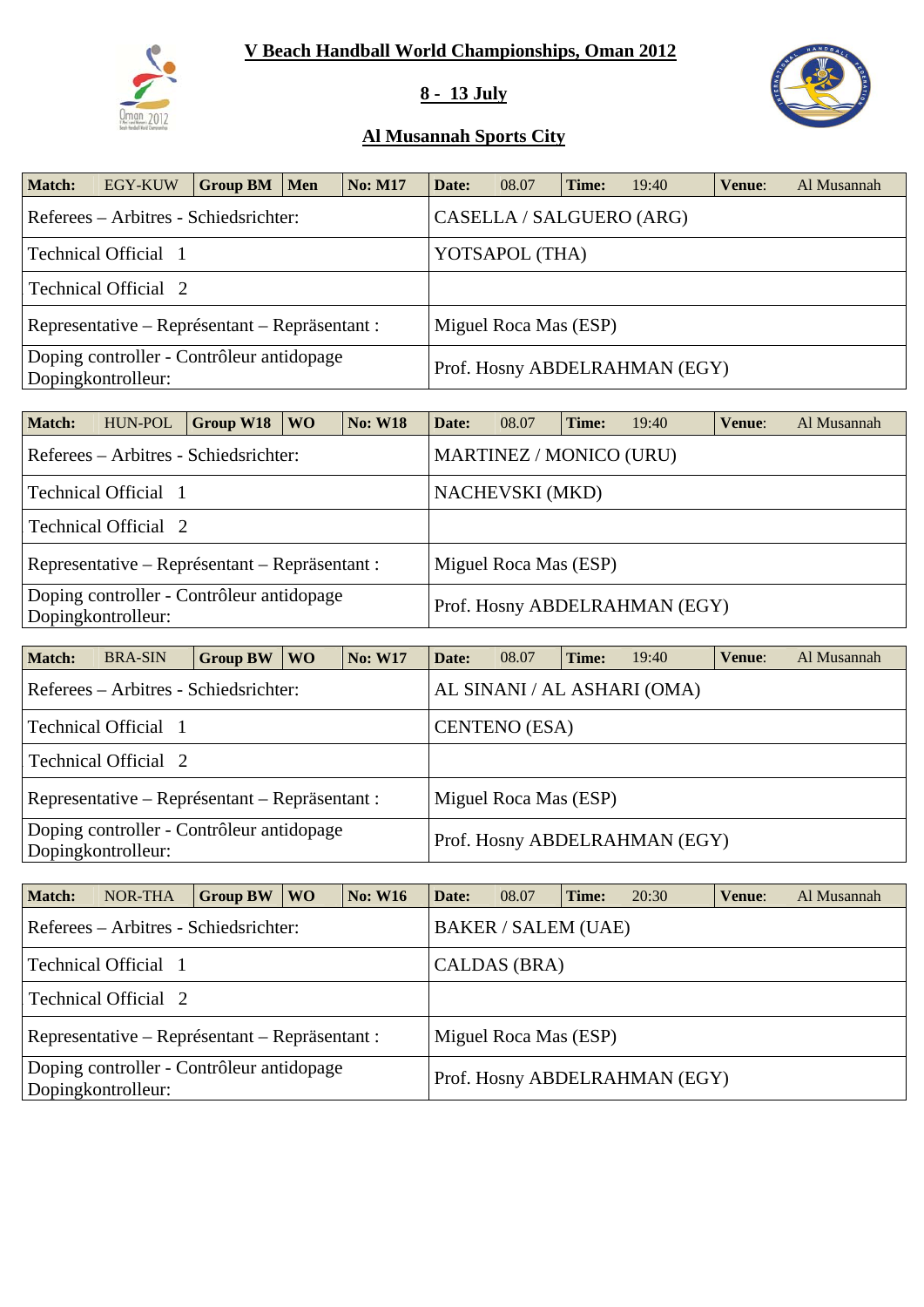

## **8 - 13 July**



| <b>Match:</b> | <b>BRN-BRA</b>                                                  | <b>Group AM</b> | Men | <b>No: M5</b> | Date: | 08.07                         | Time: | 21:20 | Venue: | Al Musannah |
|---------------|-----------------------------------------------------------------|-----------------|-----|---------------|-------|-------------------------------|-------|-------|--------|-------------|
|               | Referees – Arbitres - Schiedsrichter:                           |                 |     |               |       | <b>BONIFERT / OLAH (HUN)</b>  |       |       |        |             |
|               | Technical Official 1                                            |                 |     |               |       | DAWSON (AUS)                  |       |       |        |             |
|               | Technical Official 2                                            |                 |     |               |       |                               |       |       |        |             |
|               | Representative – Représentant – Repräsentant :                  |                 |     |               |       | Miguel Roca Mas (ESP)         |       |       |        |             |
|               | Doping controller - Contrôleur antidopage<br>Dopingkontrolleur: |                 |     |               |       | Prof. Hosny ABDELRAHMAN (EGY) |       |       |        |             |

| <b>Match:</b>                                                   | <b>AUS-ITA</b>                                 | <b>Group AW</b> | <b>WO</b> | <b>No: W6</b> | Date:                 | 08.07           | Time: | 21:20                            | Venue: | Al Musannah |  |  |
|-----------------------------------------------------------------|------------------------------------------------|-----------------|-----------|---------------|-----------------------|-----------------|-------|----------------------------------|--------|-------------|--|--|
|                                                                 | Referees – Arbitres - Schiedsrichter:          |                 |           |               |                       |                 |       | <b>BREHMER / SKOWRONEK (POL)</b> |        |             |  |  |
|                                                                 | Technical Official 1                           |                 |           |               |                       | AL SIBANI (OMA) |       |                                  |        |             |  |  |
|                                                                 | Technical Official 2                           |                 |           |               |                       |                 |       |                                  |        |             |  |  |
|                                                                 | Representative – Représentant – Repräsentant : |                 |           |               | Miguel Roca Mas (ESP) |                 |       |                                  |        |             |  |  |
| Doping controller - Contrôleur antidopage<br>Dopingkontrolleur: |                                                |                 |           |               |                       |                 |       | Prof. Hosny ABDELRAHMAN (EGY)    |        |             |  |  |

| <b>Match:</b>                                                   | <b>AUS-UKR</b>                                 | <b>Group AM</b> | Men | No: M6 | Date: | 08.07                            | Time: | 21:20                         | Venue: | Al Musannah |
|-----------------------------------------------------------------|------------------------------------------------|-----------------|-----|--------|-------|----------------------------------|-------|-------------------------------|--------|-------------|
|                                                                 | Referees – Arbitres - Schiedsrichter:          |                 |     |        |       | <b>ANTIC / JAKOVLJEVIC (SRB)</b> |       |                               |        |             |
|                                                                 | Technical Official 1                           |                 |     |        |       | <b>GONZALEZ (URU)</b>            |       |                               |        |             |
|                                                                 | Technical Official 2                           |                 |     |        |       |                                  |       |                               |        |             |
|                                                                 | Representative – Représentant – Repräsentant : |                 |     |        |       | Miguel Roca Mas (ESP)            |       |                               |        |             |
| Doping controller - Contrôleur antidopage<br>Dopingkontrolleur: |                                                |                 |     |        |       |                                  |       | Prof. Hosny ABDELRAHMAN (EGY) |        |             |

| Match: | URU-CRO                                                         | Group AW | WO. | <b>No: W5</b> | Date: | 08.07                 | Time: | 21:20                         | Venue: | Al Musannah |
|--------|-----------------------------------------------------------------|----------|-----|---------------|-------|-----------------------|-------|-------------------------------|--------|-------------|
|        | Referees – Arbitres - Schiedsrichter:                           |          |     |               |       |                       |       | ZHOSAN / CHALCENKO (UKR)      |        |             |
|        | Technical Official 1                                            |          |     |               |       | TEZCAN (TUR)          |       |                               |        |             |
|        | Technical Official 2                                            |          |     |               |       |                       |       |                               |        |             |
|        | Representative – Représentant – Repräsentant :                  |          |     |               |       | Miguel Roca Mas (ESP) |       |                               |        |             |
|        | Doping controller - Contrôleur antidopage<br>Dopingkontrolleur: |          |     |               |       |                       |       | Prof. Hosny ABDELRAHMAN (EGY) |        |             |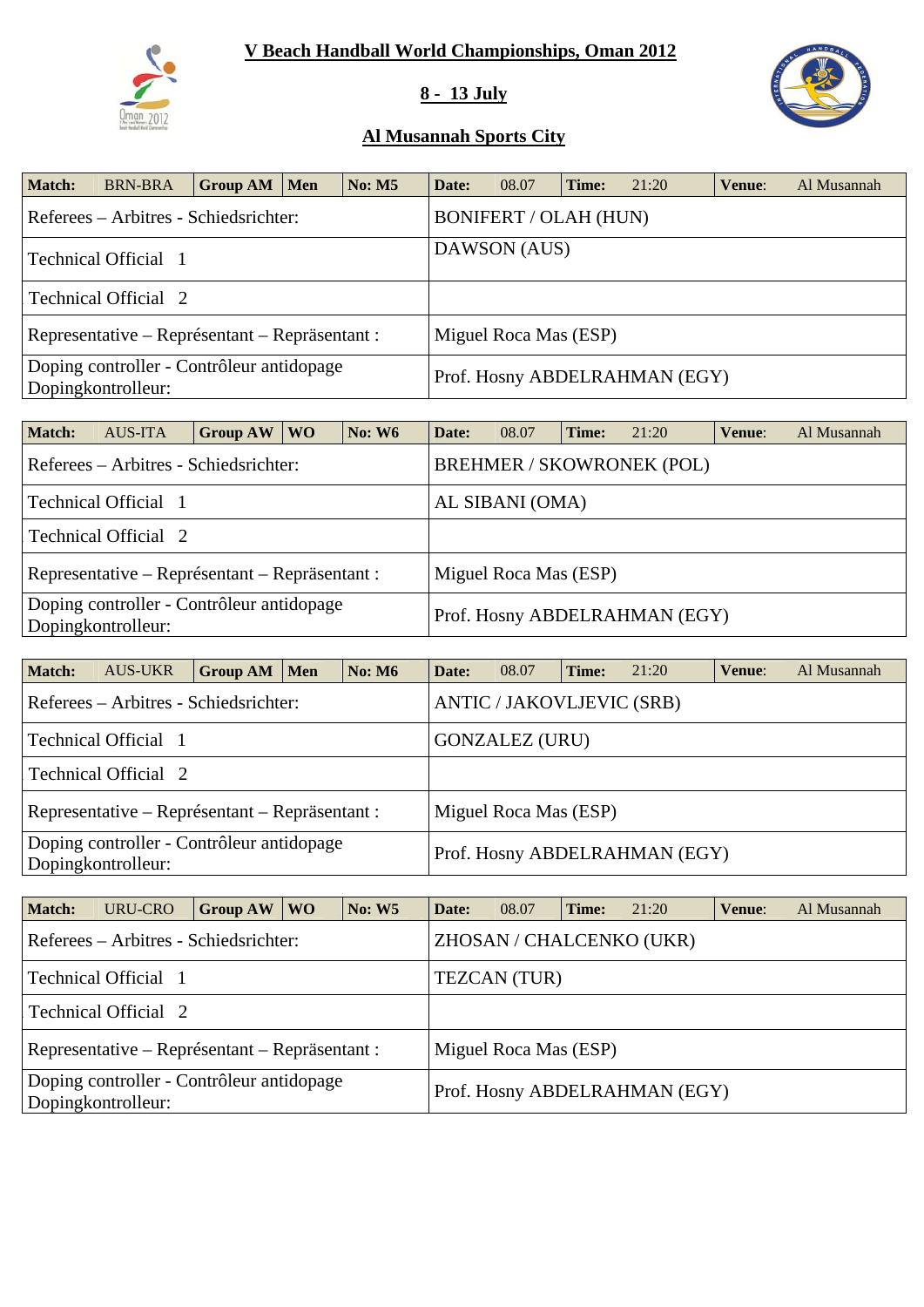

## **8 - 13 July**



| Match: | QAT-EGY                                                         | Group BM $\mid$ | Men | <b>No: M19</b> | Date: | 08.07                      | Time: | 22:10                         | Venue: | Al Musannah |  |
|--------|-----------------------------------------------------------------|-----------------|-----|----------------|-------|----------------------------|-------|-------------------------------|--------|-------------|--|
|        | Referees – Arbitres - Schiedsrichter:                           |                 |     |                |       | <b>BAKER / SALEM (UAE)</b> |       |                               |        |             |  |
|        | Technical Official 1                                            |                 |     |                |       | <b>NACHEVSKI</b> (MKD)     |       |                               |        |             |  |
|        | <b>Technical Official 2</b>                                     |                 |     |                |       |                            |       |                               |        |             |  |
|        | Representative – Représentant – Repräsentant :                  |                 |     |                |       | Miguel Roca Mas (ESP)      |       |                               |        |             |  |
|        | Doping controller - Contrôleur antidopage<br>Dopingkontrolleur: |                 |     |                |       |                            |       | Prof. Hosny ABDELRAHMAN (EGY) |        |             |  |

| <b>Match:</b> | KUW-ESP                                                         | <b>Group BM</b> | Men | <b>No: M21</b> | Date: | 08.07                          | Time: | 22:10 | Venue: | Al Musannah |
|---------------|-----------------------------------------------------------------|-----------------|-----|----------------|-------|--------------------------------|-------|-------|--------|-------------|
|               | Referees – Arbitres - Schiedsrichter:                           |                 |     |                |       | <b>MARTINEZ / MONICO (URU)</b> |       |       |        |             |
|               | Technical Official 1                                            |                 |     |                |       | YOTSAPOL (THA)                 |       |       |        |             |
|               | Technical Official 2                                            |                 |     |                |       |                                |       |       |        |             |
|               | Representative – Représentant – Repräsentant :                  |                 |     |                |       | Miguel Roca Mas (ESP)          |       |       |        |             |
|               | Doping controller - Contrôleur antidopage<br>Dopingkontrolleur: |                 |     |                |       | Prof. Hosny ABDELRAHMAN (EGY)  |       |       |        |             |

| <b>Match:</b> | <b>CHN-DEN</b>                                                  | <b>Group AW</b> | <b>WO</b> | <b>No: W4</b> | Date:                    | 08.07                 | Time: | 22:10                         | Venue: | Al Musannah |  |  |
|---------------|-----------------------------------------------------------------|-----------------|-----------|---------------|--------------------------|-----------------------|-------|-------------------------------|--------|-------------|--|--|
|               | Referees – Arbitres - Schiedsrichter:                           |                 |           |               | CASELLA / SALGUERO (ARG) |                       |       |                               |        |             |  |  |
|               | Technical Official 1                                            |                 |           |               |                          | <b>TEZCAN</b> (TUR)   |       |                               |        |             |  |  |
|               | Technical Official 2                                            |                 |           |               |                          |                       |       |                               |        |             |  |  |
|               | Representative – Représentant – Repräsentant :                  |                 |           |               |                          | Miguel Roca Mas (ESP) |       |                               |        |             |  |  |
|               | Doping controller - Contrôleur antidopage<br>Dopingkontrolleur: |                 |           |               |                          |                       |       | Prof. Hosny ABDELRAHMAN (EGY) |        |             |  |  |

| Match:                                                          | <b>SIN-HUN</b>                                 | <b>Group BW</b> | <b>WO</b>                   | <b>No: W21</b> | Date:                | 08.07                 | Time: | 22:10                         | Venue: | Al Musannah |  |
|-----------------------------------------------------------------|------------------------------------------------|-----------------|-----------------------------|----------------|----------------------|-----------------------|-------|-------------------------------|--------|-------------|--|
|                                                                 | Referees – Arbitres - Schiedsrichter:          |                 | AL SINANI / AL ASHARI (OMA) |                |                      |                       |       |                               |        |             |  |
|                                                                 | Technical Official 1                           |                 |                             |                | <b>CENTENO</b> (ESA) |                       |       |                               |        |             |  |
|                                                                 | Technical Official 2                           |                 |                             |                |                      |                       |       |                               |        |             |  |
|                                                                 | Representative – Représentant – Repräsentant : |                 |                             |                |                      | Miguel Roca Mas (ESP) |       |                               |        |             |  |
| Doping controller - Contrôleur antidopage<br>Dopingkontrolleur: |                                                |                 |                             |                |                      |                       |       | Prof. Hosny ABDELRAHMAN (EGY) |        |             |  |